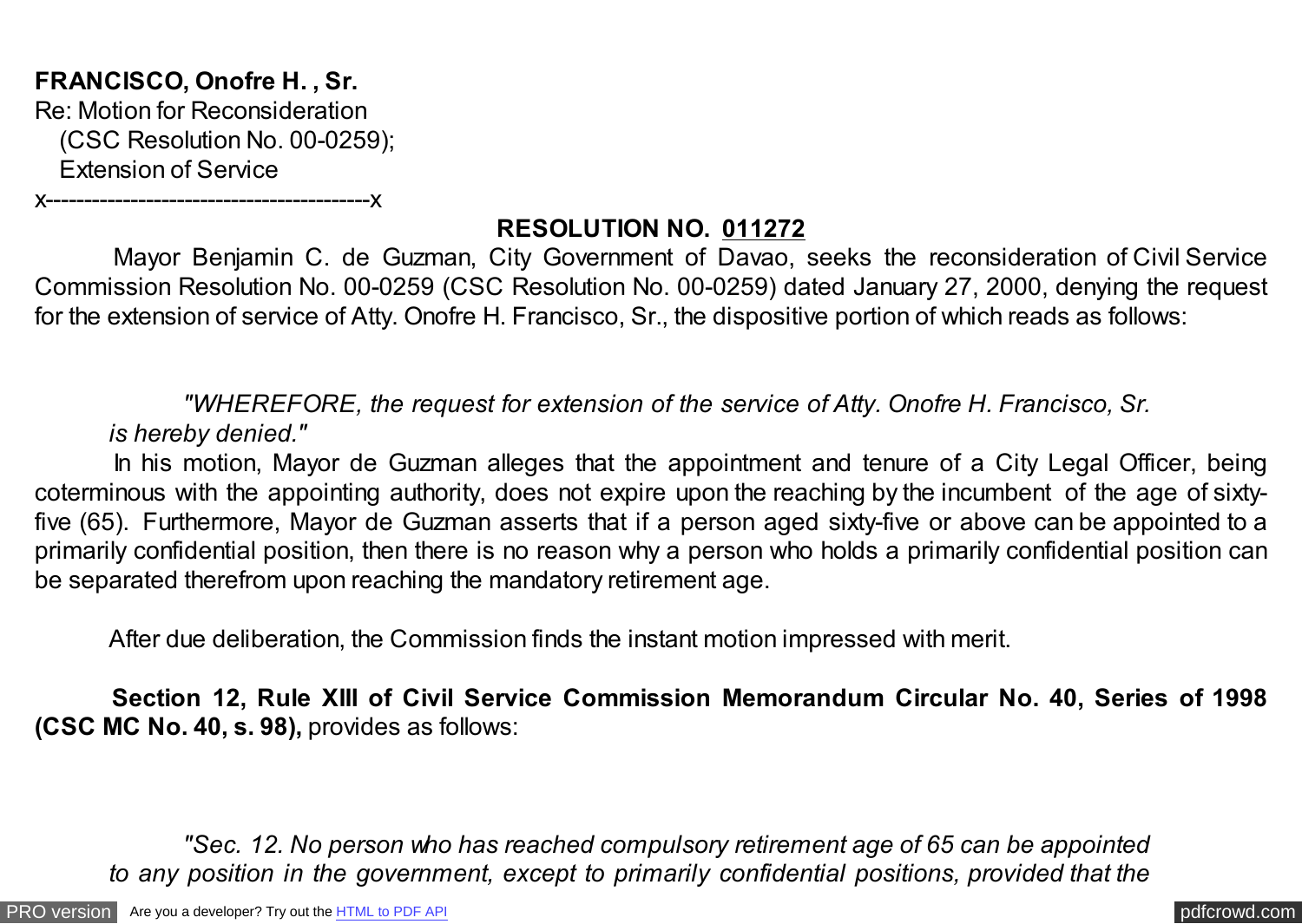*appointment shall be under temporary status.*

 *"x x x"*

Meanwhile, **CSC MC 15, series of 1999** was promulgated and it provides that:

 *"Sec. 12. No person who has reached the compulsory retirement age of 65 years can be appointed to any position in the government.*

 *"x x x"*

 To harmonize the two, the Commission, in the case of **Eleuterio C. Dumogho, CSC Resolution No. 01- 0043 dated January 5, 2001,** elucidated thus:

 *"It is clear from the aforecited rule that a person who has already reached the compulsory retirement age may still be appointed provided that the position to which he is to be appointed is considered primarily confidential and that it is under temporary status. It must be stressed that CSC Memorandum Circular No. 15, s. 1999 did not repeal, modify or alter the aforecited rule. In fact, nowhere can it be found in the said MC 15 that it expressly repeals, modifies, or alters the abovementioned rule. Hence, said rule is still in force and effect.*

 *"Considering, therefore, that the position to which Dumogho was appointed is deemed as primarily confidential and that his employment status is coterminous/temporary, his appointment as Director III (Personal Staff), may be approved, notwithstanding the fact that he already reached the compulsory retirement age." (underscoring ours)*

 It is worthy of emphasis that the nature of the position of City Legal officer has been categorically and conclusively determined by no less than the Supreme Court, in a number of cases, to be one which is primarily confidential. Among the more notable cases are **Cadiente vs. Santos, 142 SCRA 280, and Claudio vs. Subido, 40 SCRA 481.**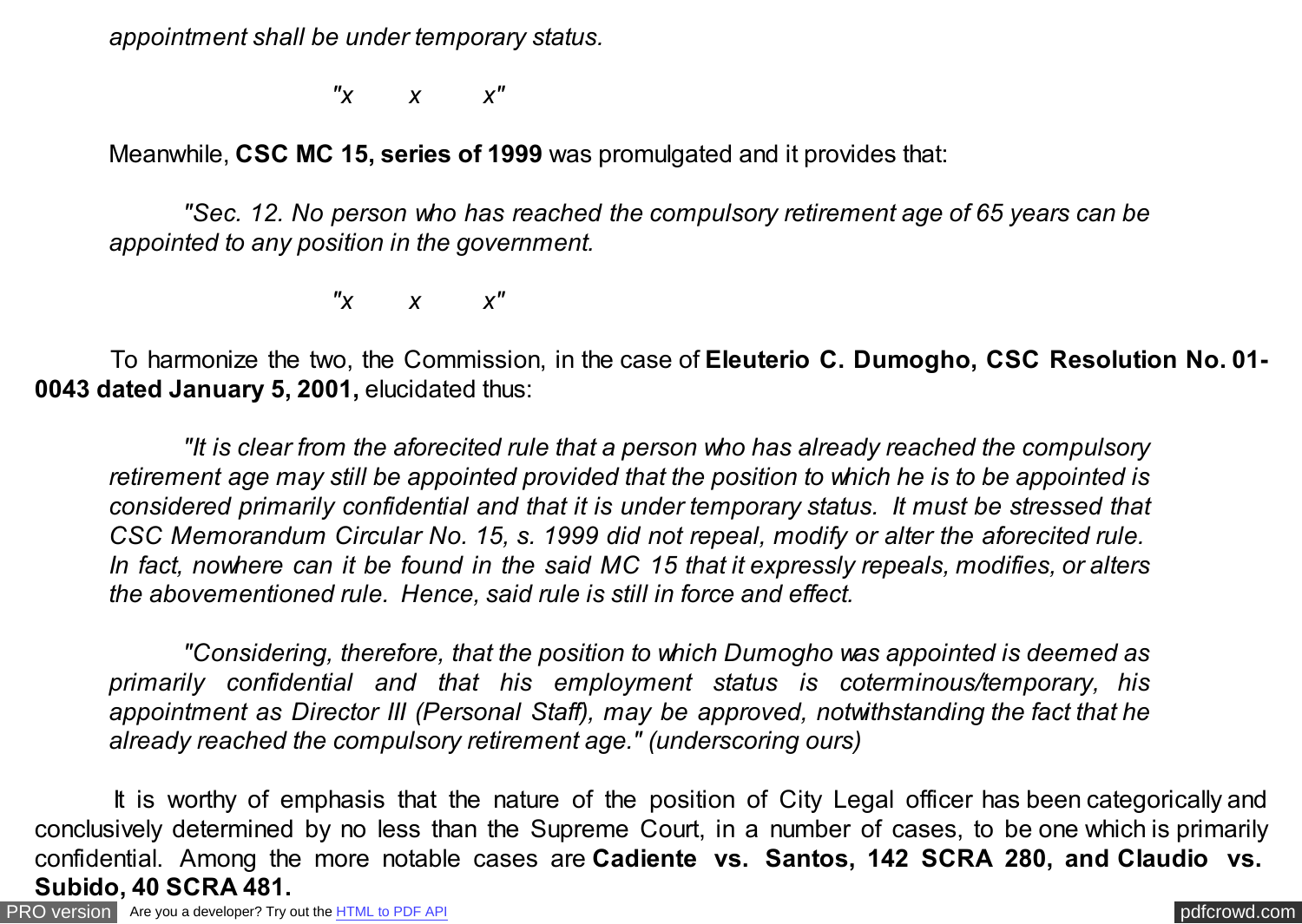The essence of a primarily confidential position of City Legal Officer, is aptly stated in **Section 2 (d), Rule III of CSC MC No. 40, s. 98,** which reads as follows:

*"d. Coterminous - issued to a person whose entrance in the service is based on trust and confidence of the appointing authority, xxx"*

Said provision is bolstered by the ruling in the case of **De Buque (CSC Resolution No. 00-1565 dated July 7, 2000**, which referring to the position of City Legal Officer, provides that, *"appointments therefore to said position is understood to be based on trust and confidence of the appointing authority and co-existent with the term of the latter."* 

 **WHEREFORE**, the Motion for Reconsideration of Mayor Benjamin C. de Guzman of the City Government of Davao is hereby **GRANTED**. Accordingly, CSC Resolution No. 00-0259 dated January 27, 2000 is set aside. Atty. Onofre H. Francisco, Sr. may continue to hold office as City Legal Officer under co-terminous and temporary status.

Quezon City, **JULY 26, 2001**

 **Signed KARINA CONSTANTINO-DAVID** Chairperson

**Signed JOSE F. ERESTAIN, JR.** Commissioner